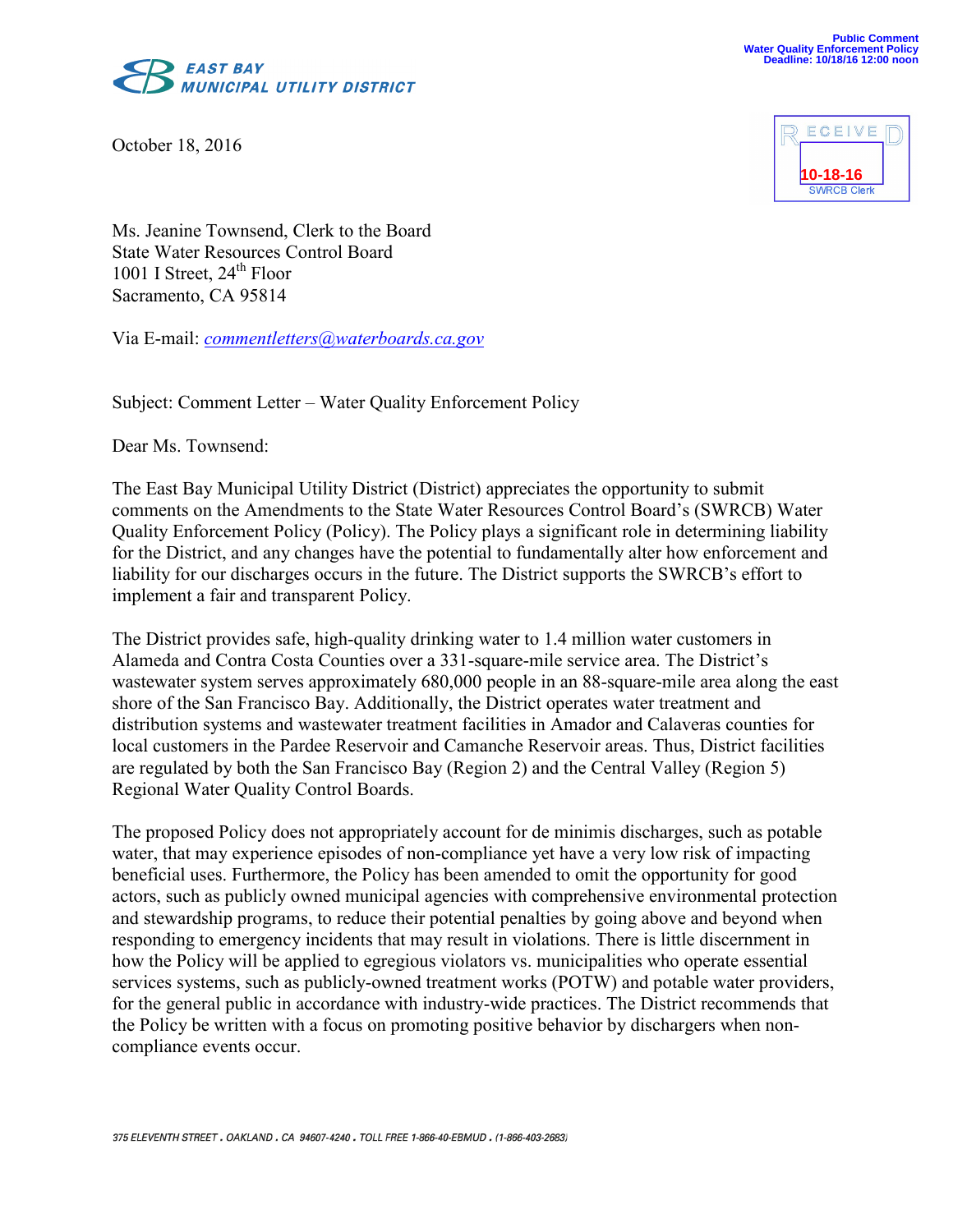# **COMMENTS**

**1. The proposed violation classification system is overly streamlined and does not provide flexibility for enforcement on a case-specific basis or the ability to prioritize cases. (Page 6 of proposed 2016 Policy)**

The elimination of Class III violations reduces the opportunity for enforcement staff to prioritize incidents for enforcement. It appears that most discharges will now always be Class I priority violations, which assumes severe risk and or impacts, regardless of specific case factors. There is currently a detailed definition of Class II violations, but the proposed changes would inexplicably delete that definition and leave Class II undefined. The Policy should provide specific criteria for Class II violations and explain how Class II violations will be enforced differently than Class I. The Policy should acknowledge that all violations are not the same, all incidents do not cause impacts to beneficial uses, and some responses are more comprehensive than others and should, therefore, be candidates for some penalty relief.

Certain criteria listed in the Class I category warrants further explanation. First, the District recommends not including acute toxicity exceedances as a default Class I violation due to the test's propensity for false-positive results. Acute toxicity exceedances would be more appropriate in a less severe Class pending any confirmed impacts to beneficial uses. Second, the reference to construction materials needs to be clarified as it is unclear what exactly is meant by this or how it would be used for penalty calculation. Last, with respect to discharges from drinking water systems, the 100 NTU turbidity limit is inconsistent with the General NPDES Permit for Drinking Water Discharges which includes a numeric action level that triggers BMP evaluation. One alternative would simply be to reference regional basin plans and include language to meet those regional requirements.

# **2. Environmental justice and disadvantaged communities exceptions should apply to all essential public services. (Page 4 of proposed 2016 Policy)**

Presently the Policy only provides hardship exceptions for POTW systems, and the changes proposed would not expand that scope. The Policy should be amended to also include drinking water systems in these same categories, as the financial challenges are the same regardless of the infrastructure that experienced the non-compliance.

# **3. Promote long-term compliance by promoting use of Enhanced Compliance Actions (ECA) projects and increasing the caps for all dischargers regardless of community size. (Page 39 of proposed 2016 Policy)**

We strongly support the Policy's continued inclusion of ECAs, as we believe ECAs maximize the positive impact of the enforcement process on the environment. While the ability to dedicate up to 50 percent of an Administrative Civil Liability towards an ECA is appreciated, the District recommends that this cap be increased or removed to support long-term sustainable compliance by reinvesting penalty dollars into infrastructure improvements in all communities regardless of size or socioeconomic status. Agencies should be encouraged to enter into ECAs and put those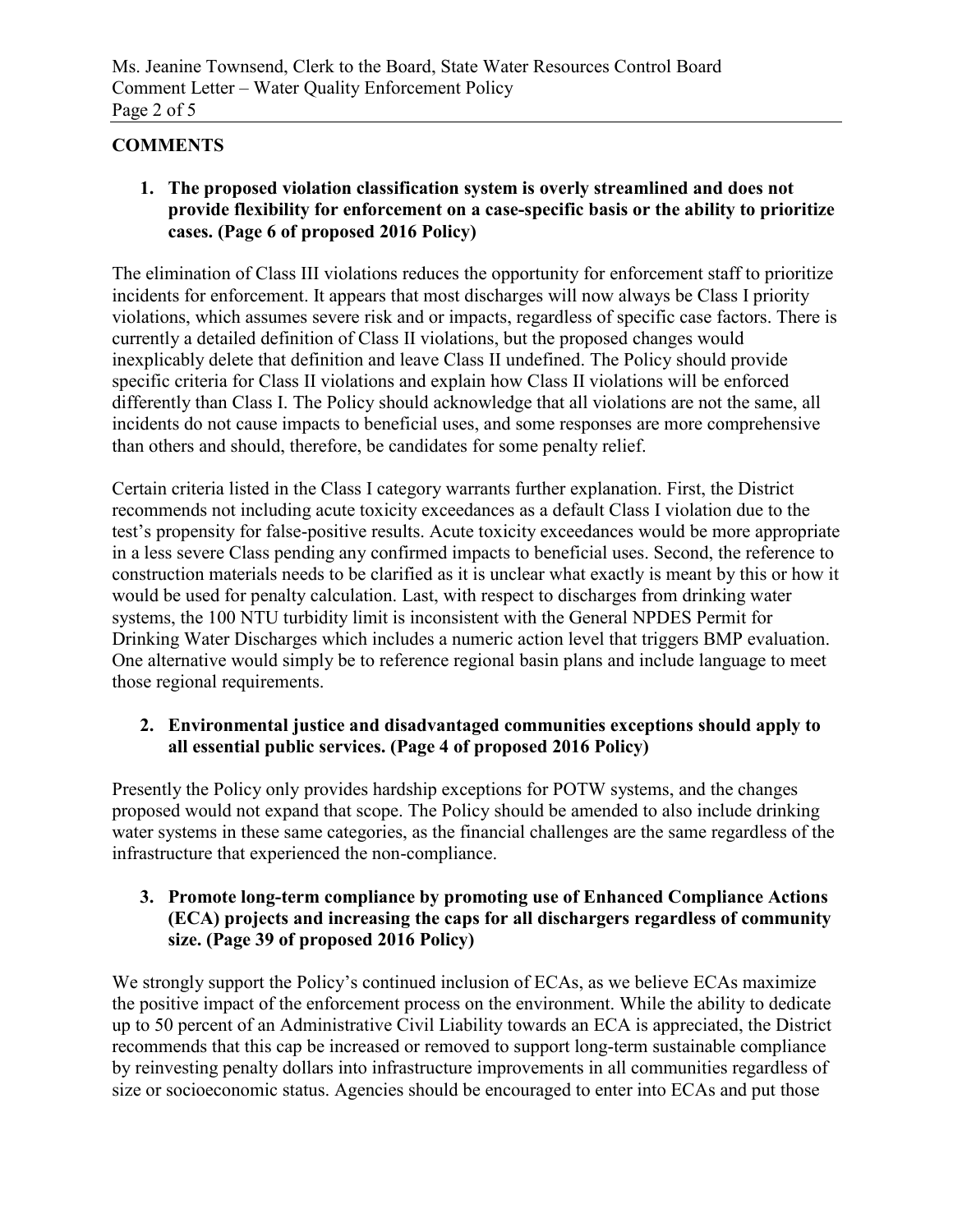dollars into meaningful capital investment projects over and above their existing plan to prevent reoccurrence of non-compliance, to enhance environmental response programs, and to ultimately protect the environment for the public and the rate payers being served by the agency. The SWRCB should also consider additional ECA allowances in areas of special biological significance when the ECA will ultimately result in enhanced protection of these designated critical areas.

# **4. The "Susceptibility to Cleanup or Abatement" factor should better account for potable water related discharges which are feasible to clean up. (Page 16 of proposed 2016 Policy)**

Under this factor, an oil spill may receive a more favorable score than a de minimis potable water discharge. When potable water is released during an unplanned emergency main break incident, the water that leaves the pipe cannot be contained and recaptured. Often times these discharges are reported to the water agency directly by the general public which triggers an immediate response to deploy BMPs to the maximum extent practicable and to repair the broken pipe. This means that the water lost from the pipe before the agency is notified by the public is lost, as it cannot be removed once it has mixed with the base flow in the receiving water. Even though potable water cannot be "cleaned up" in the manner of oil or similar substances, the potable water does abate quickly through the natural degradation of residual chlorine. In fact, natural chlorine degradation is recognized as an authorized BMP in the General NPDES Permit for Drinking Water Discharges, yet it is explicitly excluded from consideration for cleanup credit in the "susceptibility to cleanup or abatement" factor (see Factor 3; pg. 17 of proposed 2016 Policy). The Policy needs to include language within the "susceptibility to cleanup" factor that accounts for the low-threat, fast-abating nature of low-threat potable water discharges so that such discharges are not disproportionately penalized under this factor relative to other substances that are plainly more harmful.

### **5. The proposed amendments to the Table 4 "conduct factors" significantly reduce the positive credit a discharger may receive for acting in good faith and conscientiously responding to an incident, thereby inappropriately devaluing and disincentivizing positive dischargers' conduct. (Page 23 of proposed 2016 Policy)**

The proposed Policy would remove the ability to score less than "1.0" in the Degree of Culpability factor category for violator conduct. This means that no matter what a responder does to prevent or mitigate a discharge, they cannot possibly lower their penalty. Retaining the ability for dischargers to receive a downward penalty adjustment where culpability is low will promote enhanced environmental protection.

The proposed Policy would amend the History of Violations factor such that a neutral score is not likely to ever be used and therefore the 1.1 multiplier is the default. The Policy should recognize that not all violations are the same just because the nature of the discharge may be similar, and this should be considered when evaluating what constitutes a history of similar violations. Each case has specific extenuating circumstances the may influence a response and impacts. The purpose of this factor is to encourage dischargers to address violations to avoid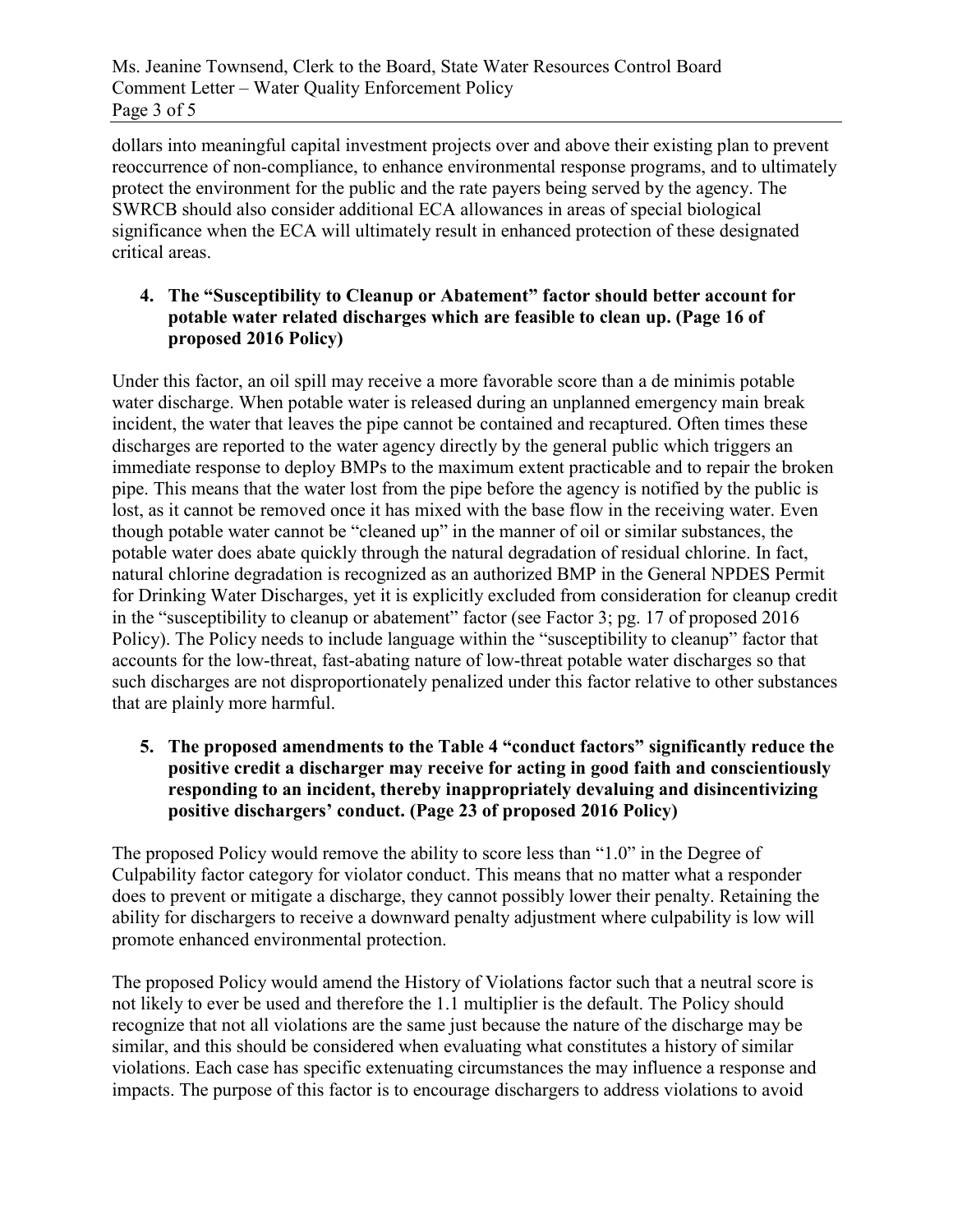Ms. Jeanine Townsend, Clerk to the Board, State Water Resources Control Board Comment Letter – Water Quality Enforcement Policy Page 4 of 5

higher penalties if the same violation occurs in the future. However, this factor as amended would capture unrelated prior violations and therefore fail to serve a useful purpose other than to serve as a tool to increase penalties. Application of this factor should not be a simple numbers exercise with no opportunity to explain why a current violation is uniquely different. Additionally, the Policy should include a statute of limitations for this factor. As written this is a "one-strike you're out" approach with no ability to ever lower this factor once a single violation has taken place. Historic violations beyond a three year rolling time frame should not be held against dischargers if lessons were learned to try to prevent reoccurrence. Corrective actions implemented by a discharger after such an incident should be commended as they are evidence that the Policy has worked as intended to promote compliance. The amended Policy also would provide discretion to consider adopting a multiplier above 1.1 with no ceiling, and no rationale is provided in the proposed Policy to calculate a higher number, which risks arbitrary, inconsistent, and potentially punitive enforcement decisions. Lastly, the Policy does not define what "numerous dissimilar violations" means and how that will be quantified or applied. The District recommends modifying the History of Violations factor to provide clarity on how the proposed additional features would be implemented.

#### **6. The proposed numeric changes to Table 1 and Table 2 (the Per-Gallon and Per-Day Factor Tables for discharge violations) have not been explained and the basis of the new numbers should be provided to the regulated community for review. (Pages 18- 19 of proposed 2016 Policy)**

The Policy proposes several numeric changes in Table 1 and Table 2 which are the multipliers used to determine the initial administrative civil liability amount for discharge violations. The SWRCB has provided neither explanation of the need to increase these numbers nor any justification of the numbers chosen. With few exceptions, the revised numbers are higher than the current numbers and, in some cases, represent a significant increased multiplier. In the absence of any other explanation for these numbers, the overall increase in these multipliers could be seen as an attempt to generate higher penalties merely for the sake of higher penalties. We believe the SWRCB has adequate authority under the existing Policy to collect very large penalties when appropriate and, therefore, increased multipliers are unnecessary. Because the revised multipliers have the potential to dramatically increase the amount of final liability, we believe it would be appropriate for the SWRCB to provide a meaningful explanation of the proposed higher multipliers, including why they are needed, why the selected numbers were chosen, and which policy goals the SWRCB believes would be achieved.

# **7. The "High Volume Discharges" factor should expressly refer to potable water discharges and provide a default adjustment for them, and the revisions to the volume thresholds and dollar-per-gallon adjustments should be explained.**

Discharges of recycled water treated for reuse are allowed a maximum \$1 per gallon amount. There is no mention of potable water discharges and their low de minimis threat to the environment. The predominant pollutant of concern in recycled water, chlorine residual, is the same pollutant found in potable water. In fact, recycled water usually has a higher chlorine concentration than treated drinking water, and yet the proposed Policy would not provide a